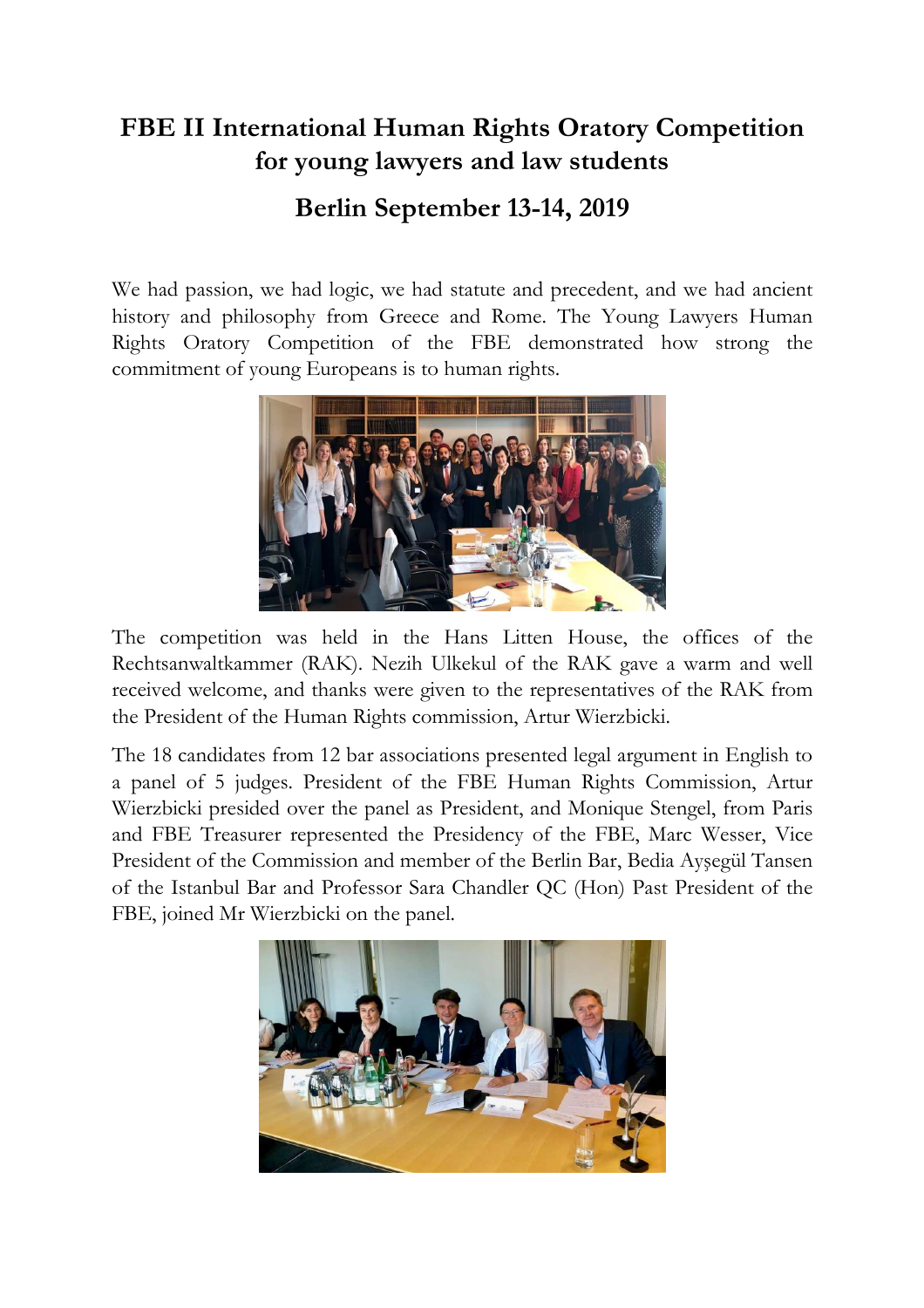The topic for the competition was "Freedom of Speech". The 18 semi-finalists presented well prepared speeches which were varied in their approach to the legal argument as well in their oratory style. It was a hard task for the panel to choose four to be the finalists on Day Two. The topic for day two "The criminalisation of those who facilitate the travel of refugees is against human rights" was treated in debate style, with two for and two against. In each team one candidate presented and the second speaker rebutted. The candidates had only 2 hours to research and prepare their debate speeches. The judges put a question to all of them to test their spontaneous responses, and heard from the four candidates what each would do to draft legislation in respect of human trafficking.



The result was:

## **1 st: Fatima Oraibi from Antwerp;**

2 nd: Sophie Lucas from Westminster & Holborn;

3 rd: Ronald Elek, from Cluj;

4 th: Julide Hancer from Istanbul.



Fatima Oraibi will attend the FBE Congress in Lisbon 24 -26 October to attend the Human Rights Commission and receive her prize and recognition from the General Assembly. She will receive a further Award from the Krakow Bar in April in memory of Mr MarianAnczyk, of the Krakow Bar and last President of the Grandes Barreaux d' Europe, and co-founder with Mr Eugenio Guy Montalvo of